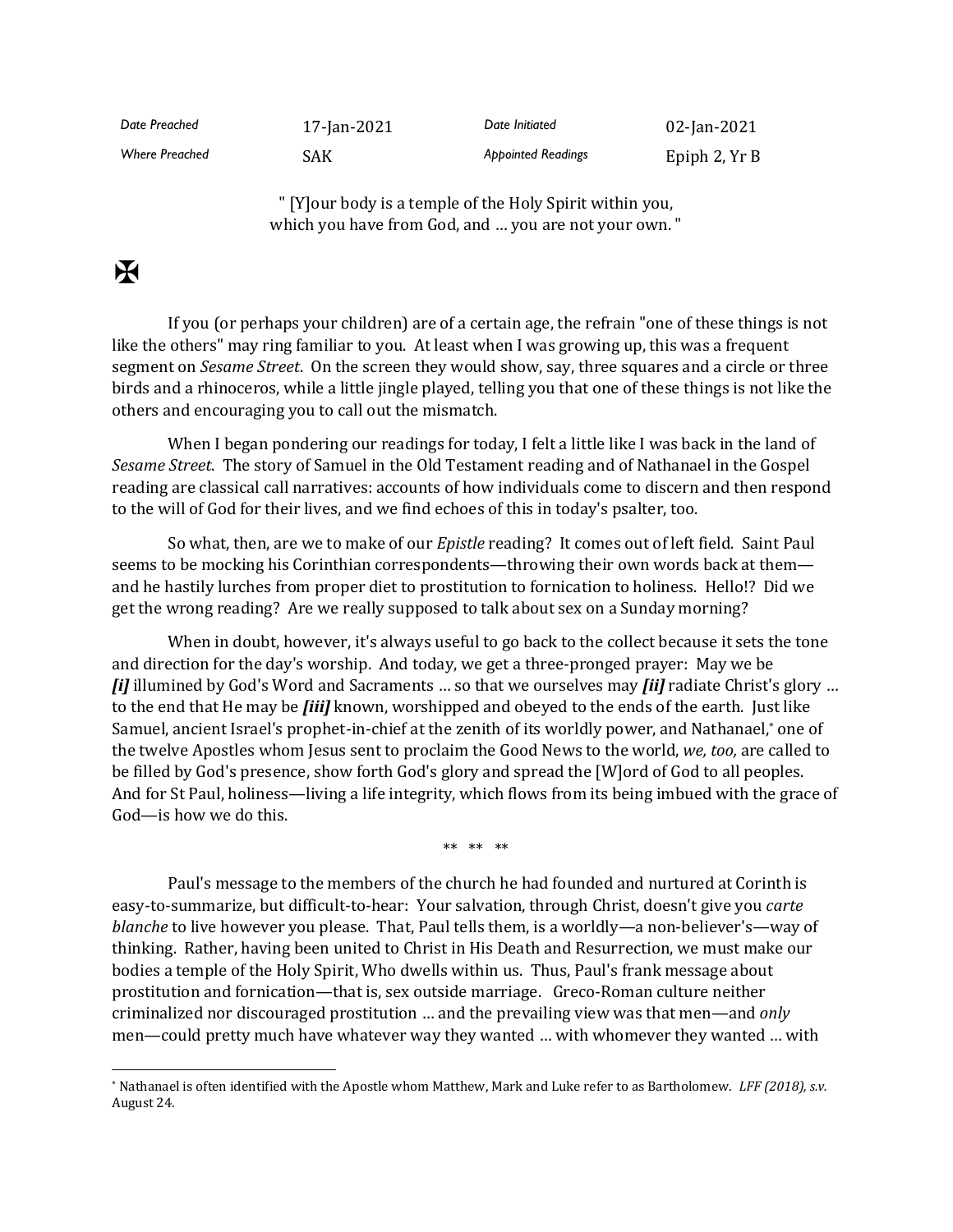impunity. But you Christians in Corinth cannot follow these cultural norms, says Paul: The way of Christ is a less-free … but ultimately more *liberating* … lifestyle that embodies and reflects the holiness of the One Who has saved us. And in reflecting Christ's holiness, it draws others into the community of Christ and leads them, also, to His Good News.†

\*\* \*\* \*\*

Paul, in essence, instructs his Corinthian converts to be *in* the prevailing culture—they need not wall themselves off or become hermits in the wilderness—but not *of* it … because, in the end, their true culture—and *ours*—is Christ Himself. This path cannot have been any easier to hear … or to follow … then than it is now. But if our Christian mission, as we pray in today's collect, is to radiate the glory Christ manifests and bring the world to His mercy and grace, what might 'in-but-not-of' look like in the culture that prevails today? Three things come to my mind:

- First, just as Paul emphasizes controlling one's sexual appetites, we might take cognizance of our culture's preoccupation with the gratification of all types of desire. In truth, we've been thoroughly trained to think this way. By *design,* our consumerist economy never ceases tantalizing us with the idea of *more:* newer, better, bigger, shinier, faster, sleeker. If a little is good, then why not maximize? Why settle for enough, if more is on offer? But when we blindly follow this path … when we don't take a time-out to examine all that we *already* enjoy and the relatively paltry benefit *'more'* will truly bring us … then we are no longer free. Our stuff comes to control our lives, and our calendars to regulate our time. And as they do, they also crowd out the Christ Who loves us and laments the dominance of our unthinking desires in our lives.
- Second, in today's fraught political landscape, we might look for ways of comity, which Merriam-Webster defines as "mutual consideration between or *as if* between equals."‡ As each side of the political spectrum ratchets up the extremity of its positions, the passion with which it holds them and the scorn it heaps upon any who think otherwise … perhaps this is a time for us to deemphasize our civil freedom to believe and say anything we want … and to do the much harder work of discerning *why* our political adversaries think as they do. When we get past slogans and memes and war-cries … to root causes and core values … we may discover far more opportunity for Christ-like "mutual consideration" than the chest-thumpers who monopolize our public discourse want us to realize.
- Finally, if we take seriously our baptismal vows to serve Christ in all persons … strive for justice and peace … and respect the God-given dignity of every human being (BCP, 304-05), then we might need to re-think the very nature of freedom itself. Throughout American history, we've championed a freedom whose goal is

<sup>†</sup> The entire thrust of chapters 5 and 6 of 1 Corinthians is how to be a good church, an effective community of Christ. Paul takes the Corinthians to task for three types of undesirable behavior (sexual immorality (incest), litigation between believers (*i.e.,* rather than settling disputes within the confines of the church) and fornication (ultimately, being led by one's own libido)); he tells them that these are not compatible with a Christian community's sincere living out of its faith.

<sup>‡</sup> Emphasis added.